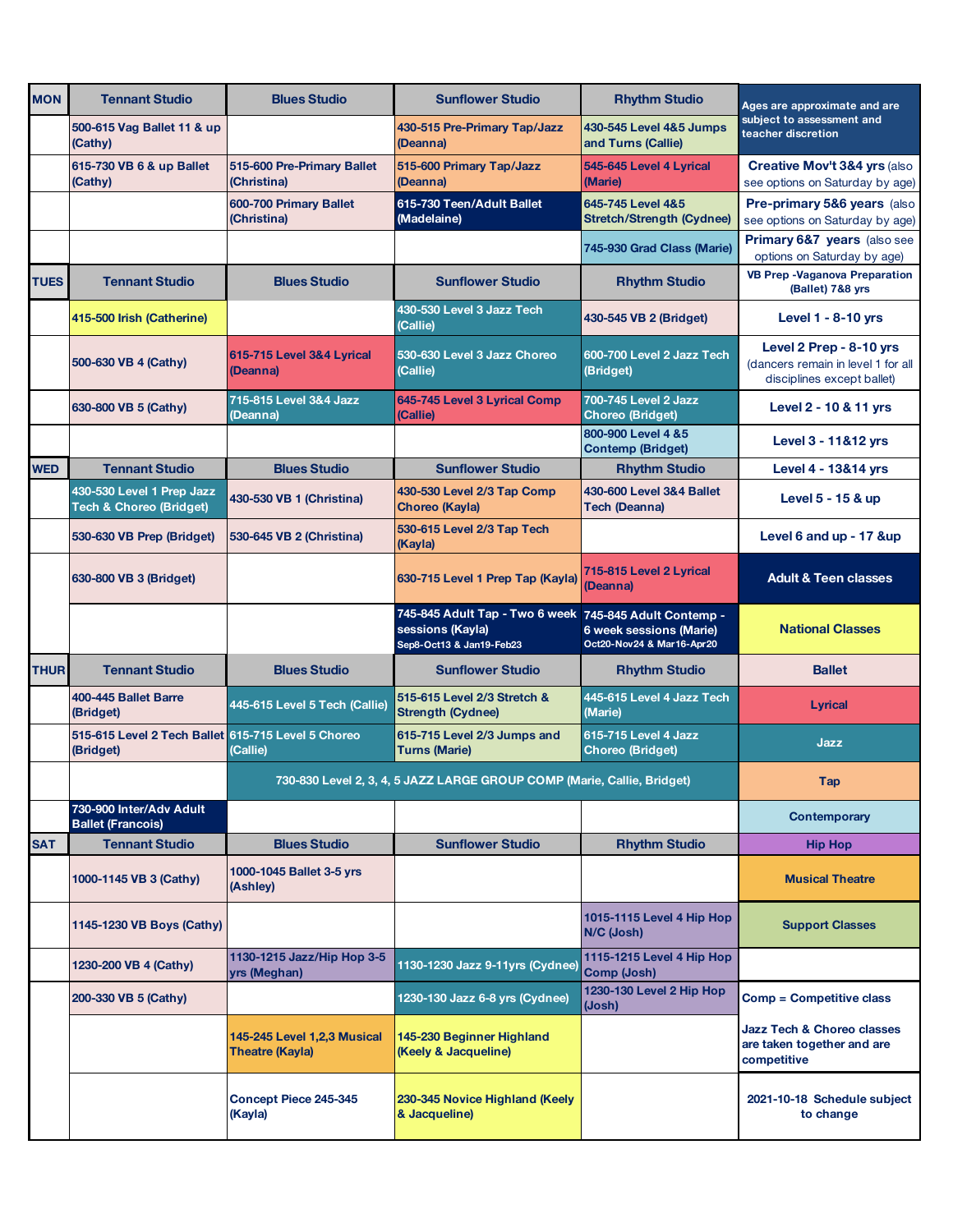|  | the control of the control of |  |
|--|-------------------------------|--|
|  |                               |  |
|  |                               |  |